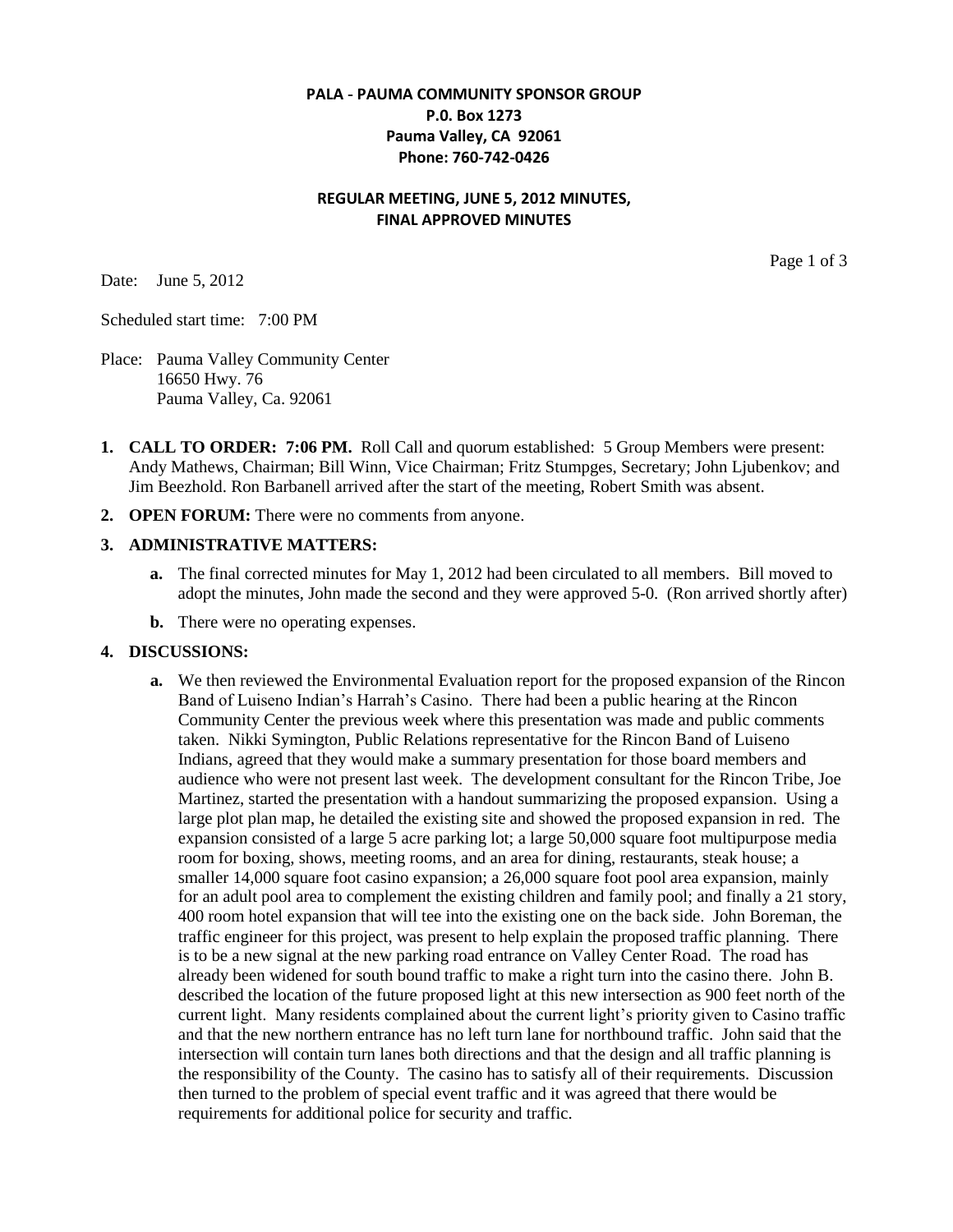People were very concerned about the increased traffic volume projected for the expansion. The daily trips are to increase from today's 6,200 by an additional 3,000 more! Residents are upset by the current level of unsafe drivers and are afraid that they won't be able to travel up to Valley Center without undue risk. Fritz mentioned the suspicious lack of sobriety checks along HWY 76 and Valley Center Road. We need to request more interdiction to control drivers under the influence. Residents requested that the signals be installed in a timely way to address the additional traffic as it occurs, not 2 or 3 years later as is typical out here. John said that the casino will only be required to pay its fair share for the improvements based on the % of traffic due to it. He stressed that it is up to us to request that Cal Trans ensure that the County and State have their fair share ready to go when needed. Andy reiterated that we would definitely make this one of our comments to the County. Andy then asked what John thought was an adequate level of service rating for the rural roads in the area and he replied "C". Andy said that this was the accepted standard but that the projection was for "D" and worse and that remediation was only required for level "E". We are in for a huge degradation in service below "C" and the community will suffer. These ratings are based on nice straight roads and we actually have horribly dangerous and curvy roads. Why doesn't the planning take this into consideration? John said that that was balanced by the lack of intersections and signals. So, what can the casino and tribe do to help mediate this? Nikki said that it was largely a budgetary problem within the state and county. Andy asked how we could work together to avoid this. Nikki said we could make comments to the county to stress the importance of adequate road funding. Andy and Bill then stated that the actual level of frustration was significantly more than the ratings due to the almost complete lack of areas to overtake and pass and the high level of slow busses and trucks. Andy also asked if West Lilac Road wasn't considered to be impacted by the increased traffic and John answered that it was because there were less than 50 peak hour trips projected in that direction.

The audience's displeasure with this proposed project grew to: What is the goodwill of this project, the mutual benefit to the tribe and valley community? Then Bill adding we could support an improvement to the casino, but an expansion? Al Savard, President of the local Rancho Estates Water District, further questioned the apparent competition of the casinos: Each needs a new gas station, new convenience store, more slots, more hotel rooms...what is the saturation point? Joe stated that Harrah's (Rincon) had their own unique national clients that they were trying to satisfy. The general sentiment questioned what is the limit, when is enough… enough? When do you destroy this beautiful valley community you say you love?

Bill then mentioned that additional needed jobs was a reason given for expansion, yet in 2010 the casino employed 2,147 people and now there are less than 500 tribal members over the age of 21 to possibly work there. How can you expand their opportunity any more?

Andy then questioned the emergency evacuation plan and its relationship to traffic studies. Joe said that evacuation was not even considered and that it is probably due to the rarity of fires. Evacuation plans are in effect for the casino and hotel only.

Andy then questioned the continued use of the outdoor entertainment area by the south parking? Would it be discontinued after the completion of the indoor center? Joe said that under the current environmental study it wasn't even considered. Several residents complained that the present location of the outdoor concerts is so bad that the sound is funneled up the valleys 7 miles away and they can even hear the words to songs from there. It is a real problem and is another reason for local opposition to these outdoor concerts.

Ron then added emphasis to the importance of Al's previous concerns and asked at what point do we allow our desire for the local tribes to prosper, coupled with large expansion desires of non native developers as well, to have the cumulative effect of wrecking these special Pala/Pauma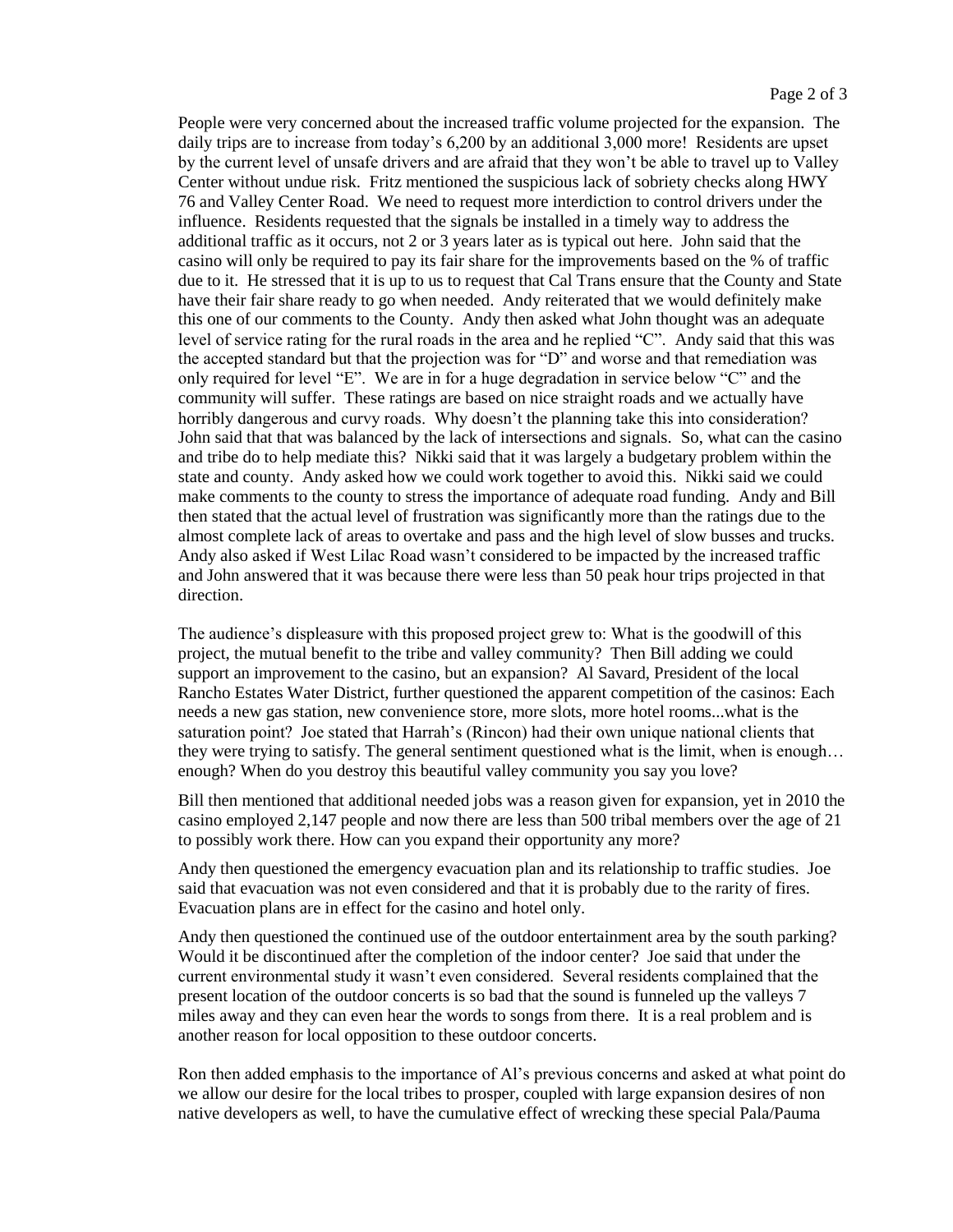Valleys. He stated that the Warner Ranch Project was full of sloppy science that does not address the public's concerns. And now this expansion proposal is full of huge holes or worse is disingenuous. He said, "Nikki you are my friend and my sentiments about contrition toward Native Americans is clear", but questioned Nikki's statement of natives concerns that could perhaps be used to justify the legitimacy of breaking promises because that is what was done by non natives to natives in the past. He said then that two wrongs do not make a right. He pleaded for us to work together, without the county bureaucracy, to find a way to protect this valley from the cumulative effects of all of this development.

Andy asked if we could use our subcommittee on Indian Relations to open a dialogue with the Rincon Tribe about all of these issues which are not well defined in the report. All sides could clearly present their side of the issues without having lawyers or official consultants present one sided biased viewpoints. Nikki agreed to go back to the Rincon Tribe with the idea of visiting as neighbors and that we needed to get all of the local tribes to join in on these issues which mutually affect all people in the valley. She did caution us to be ready for the feeling that the Indians have, and that is that the white people have been ignoring their needs and desires all along and now all of a sudden we want to talk. You can see that we are still trying to run things for them.

Bill then commented that the water section of the report seemed well presented. There was concern brought up at the Public hearing at the Rincon Community Center though over the high nitrate levels in the local water all ready. What is going to happen when all of this additional 65,000 gallons of waste water from the final expansion is completed. Bill asked if we could get the analysis of what the expected impact would be and Joe said that he didn't know but that they were going to use the best system available and also that we should request the information. Andy then asked about the rainy day storage capacity and how the current 85,000 gallon capacity would be adjusted. The EE doesn't address the details but just leaves this as another vague statement in the report.

A gentleman in the audience then asked about the fuel contamination reported in the monitoring wells around the casino. The mushroom farm might have been responsible and then it has seeped into the casino area wells. Nikki said that the water is highly monitored and she doubts this report and that there could be any significant fuel present.

Andy then drew the discussions that had developed around the room to a close. He then made a motion for the board to give him authority to write a summary of the discussions of the night and make recommendations to the County, Cal-Trans, the consulting group and the tribe. Bill seconded the motion and it was passed 6-0.

NOTE: A copy of Andy's finalized 5 page summary letter is being made an Addendum to these minutes.

#### **5. ADJOURNMENT:**

 Ron moved to adjourn, Bill gave a second, all were in favor and the meeting was adjourned at 8:20 PM

Fritz Stumpges, Secretary, PPCSG

The following 5 Page Summary by Andy Mathews is made an official Addendum to these minutes.

These minutes, with addendum, were approved by unanimous vote, 5-0, at the August 7 meeting.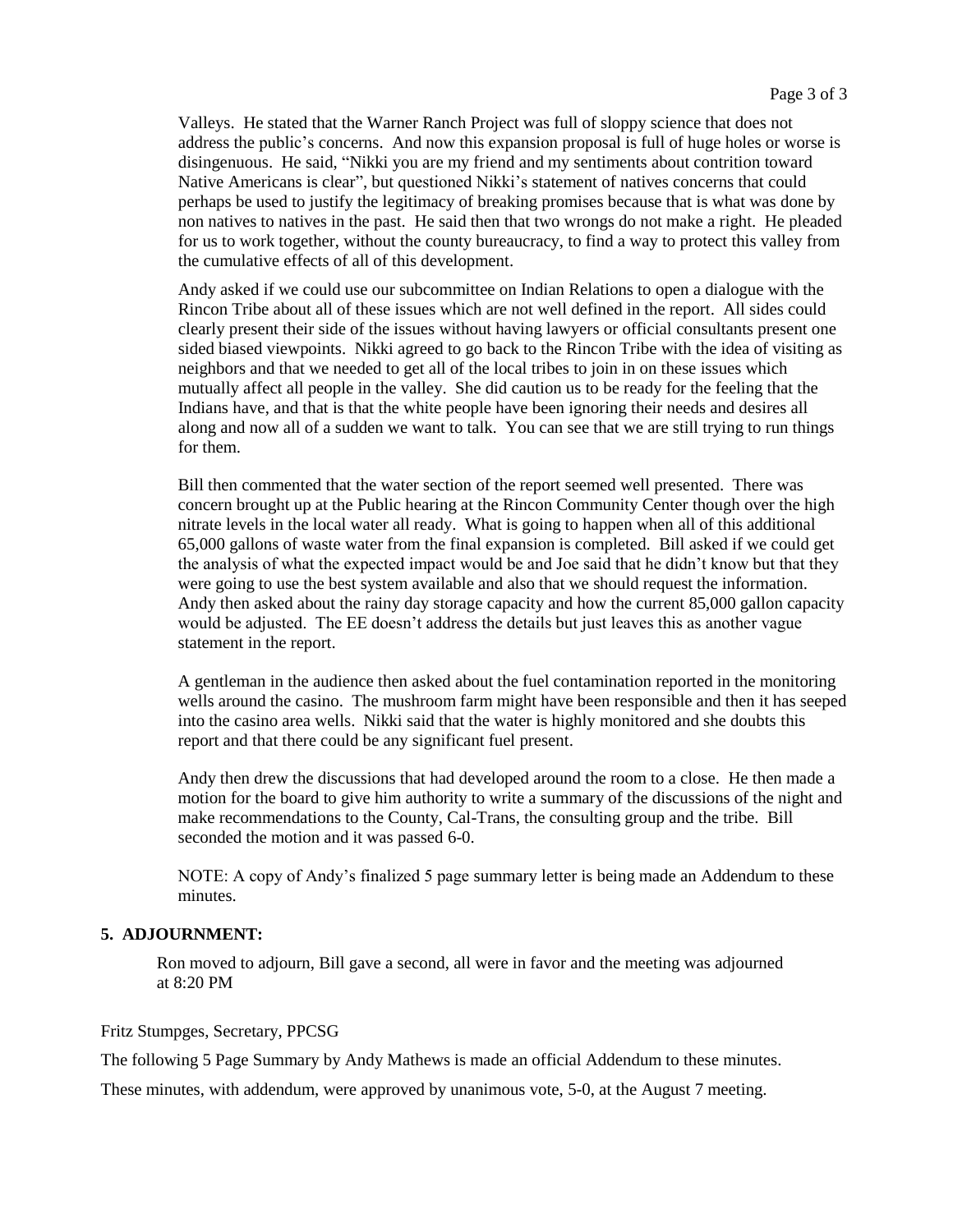Comments of Pala Pauma Community Sponsor Group regarding the Draft Environmental Evaluation of the proposed expansion of the existing Harrah's Rincon Casino located on the Rincon San Luiseňo Band of Mission Indians Reservation.

On June 5, 2012 the Pala Pauma Community Sponsor Group (the "PPCSG") held a public meeting at which were present a representative of the Rincon San Luiseňo Band of Mission Indians (the "Tribe") and consultants to the Tribe who had contributed to the preparation of the Draft Environmental Evaluation (the "Evaluation") of the proposed expansion of the existing Harrah's Rincon Casino (the "Project"). These comments are prepared as authorized by a resolution adopted at the above meeting and reflect both an analysis of the Evaluation and information provided orally at the above meeting by consultants to the Tribe.

## I. Mitigation

PPCSG is of the view that, while the mitigation proposed in the Evaluation may not result in the same off-reservation quality of life subsequent to the Project as before the Project, there is no certainty that even the mitigation proposed will be realized in a timely manner, or maybe at all. The achievement of the mitigation depends to a large extent upon agencies and entities other than the Tribe (i) contributing the cost balance not provided by the fair share contribution of the Tribe and (ii) carrying out the civil engineering works.

PPCSG recommends that the County, Caltrans and the Tribe enter into an intergovernmental agreement that provides for:

- i Impounding of the monies subscribed for mitigation to ensure that such monies are actually used for the intended purpose.
- ii Detailed timelines for each of the mitigation actions so that Direct Impacts are mitigated no later than the completion of the Project and ideally coincident with the phase of the Project which creates the requirement for mitigation and Cumulative Impacts are mitigated so as not to experience a LOS below D (as is the case presently at the SR-76/I15 NB ramps at LOS E).

## II. Traffic

1. Vicinity of the Project

The Tribe's consulting Traffic Engineer in response to a question advised the meeting that a desirable and generally accepted minimum level LOS for rural roads was LOS C. Table 3.9- 2 of the Evaluation identifies that four street segments of eight analyzed in the vicinity of the Project are presently operating at LOS D. The project will increase traffic on those segments by approximately  $17\% - 20\%$  resulting in one street segment falling to LOS E as in Table 3.9-10 and cumulative effects as Table 3.9-14 will result in four street segments falling to LOS E. In reliance upon County and SANTEC significance criteria the Evaluation proposes minimal mitigation.

That minimal mitigation will not provide the public the level of safety and convenience presently enjoyed. In particular, Valley Center Road south of the Project and Lake Wohlford Road are narrow, with sharp curves, limited site lines, no passing spaces, and steep gradients. Due to their unfamiliarity with the roads, many drivers proceed at a speed well below the posted limits or advisories. As a result, it is probable that the road capacities used in the Evaluation are overstated, as they are based upon level terrain with passing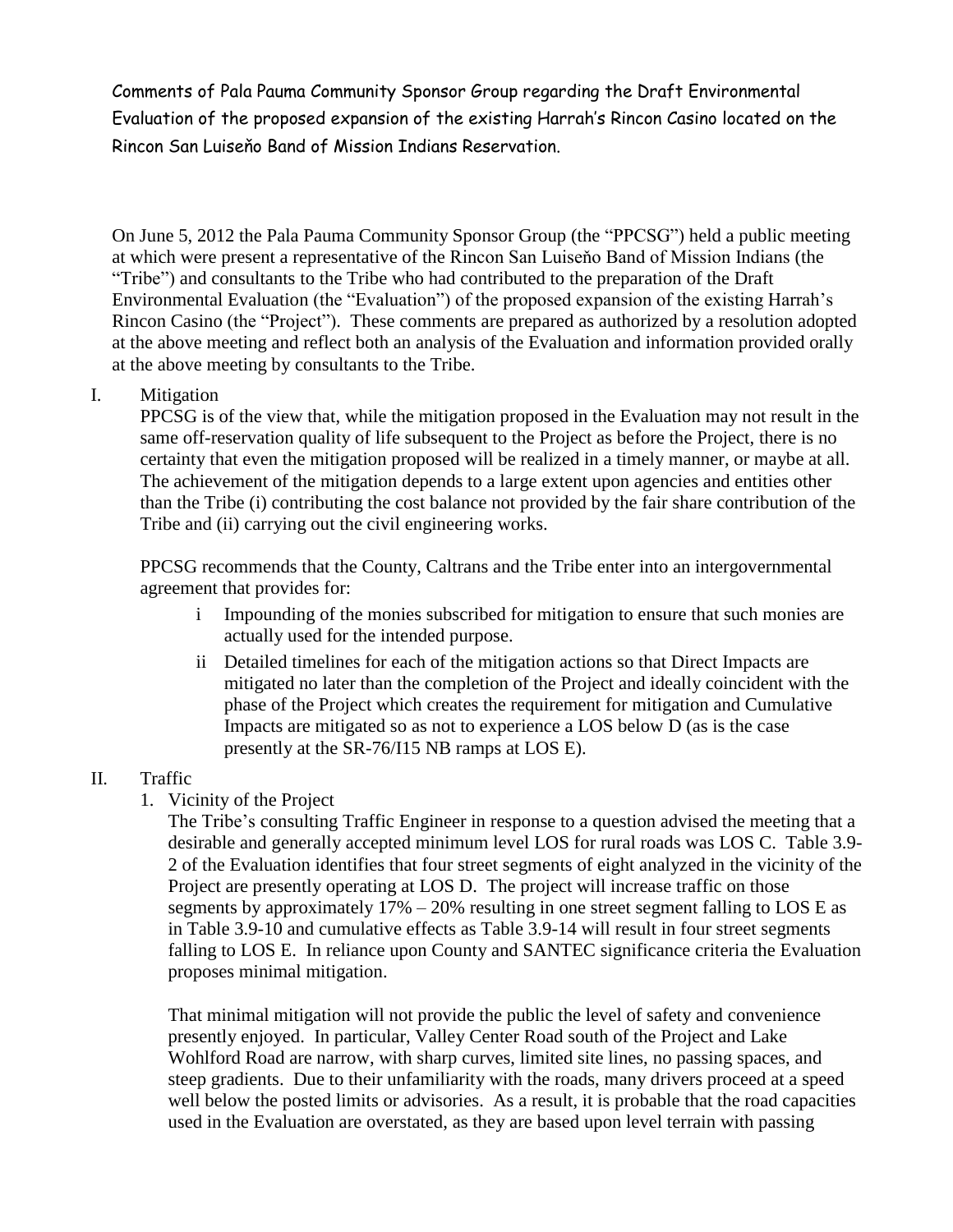spaces, resulting in the anticipated LOS probably being overstated.

PPCSG recommends that the County, Caltrans and the Tribe meet to review the traffic analyses of Valley Center Road south of the Project, Lake Wohlford Road, and SR-76 and identify and agree to fund and construct roadway improvements that will provide safety of free flowing traffic at LOS C or better on all analyzed street segments. In particular this concern for public safety reflects the facts that much of the traffic volume is in hours of less than full daylight with drivers having some degree of blood alcohol content and an unusually high traffic mix of buses serving the Project and other casinos in the vicinity.

2. Special Events

The Project includes the construction of a 23,000 sq. ft. multipurpose room to be used for both public and private events. The Evaluation makes no provision for the traffic generated by large public events. Table 21.1 of the Traffic Impact Analysis projects an ADT of 2,000 for these events yet, upon unsupported assumptions, sets the peak hour traffic at 250 In and 25 Out (300 and 30, respectively, for weekend events). The study goes on to say "potential significant traffic impact would occur during special events" and continues "special event traffic control will be required on the days of the events".

PPCSG is of the view that the Evaluation dramatically understates the impact of these Special Events as it is probable that this traffic would be largely additional to regular casino traffic and that the peak hour traffic, especially outbound, would be far in excess of that contemplated in the Evaluation. In that context the ADT parameter has no significance compared to peak traffic. Additionally, the Evaluation is less than specific regarding mitigation of at least a busy hour doubling of the non Special Event Traffic.

PPCSG recommends that the Tribe, CHP and the County Sheriff meet to determine and document as part of the final evaluation a detailed plan (possibly involving one way traffic inside the Project) that can be implemented to ensure that traffic in the vicinity of the Project is not disrupted by these Special Events. In addition, PPCSG recommends that the Tribe should undertake to pay the costs of additional CHP and Sheriff personnel implementing the plan.

PPCSG further recommends that the Tribe confirm in the Evaluation that the previous use of temporary outdoor construction for special events will be discontinued. Noise from these outdoor events has been of concern to many residents because it has contributed a significant background noise level caused by the hills of Pauma Valley funneling the sound into concentrated pockets. Since this noise source is not included in the Evaluation it is assumed, requiring confirmation, that this outdoor facility will not be used in future.

## 3. Emergency Evacuation

The Evaluation makes no mention of detailed Emergency Evacuation plans for implementation in the event of the occurrence of a natural or manmade emergency. In particular, the Project is in an area that has been subject to wildfire emergencies. Whether shelter in place or evacuation by road would be implemented is of concern as the traffic generated by the evacuation of several thousand people in a short space of time could cause traffic chaos on the, at most two, likely evacuation routes, which would already be crowded by non-Project evacuees. Additionally, there is the clear need for the unrestricted passage of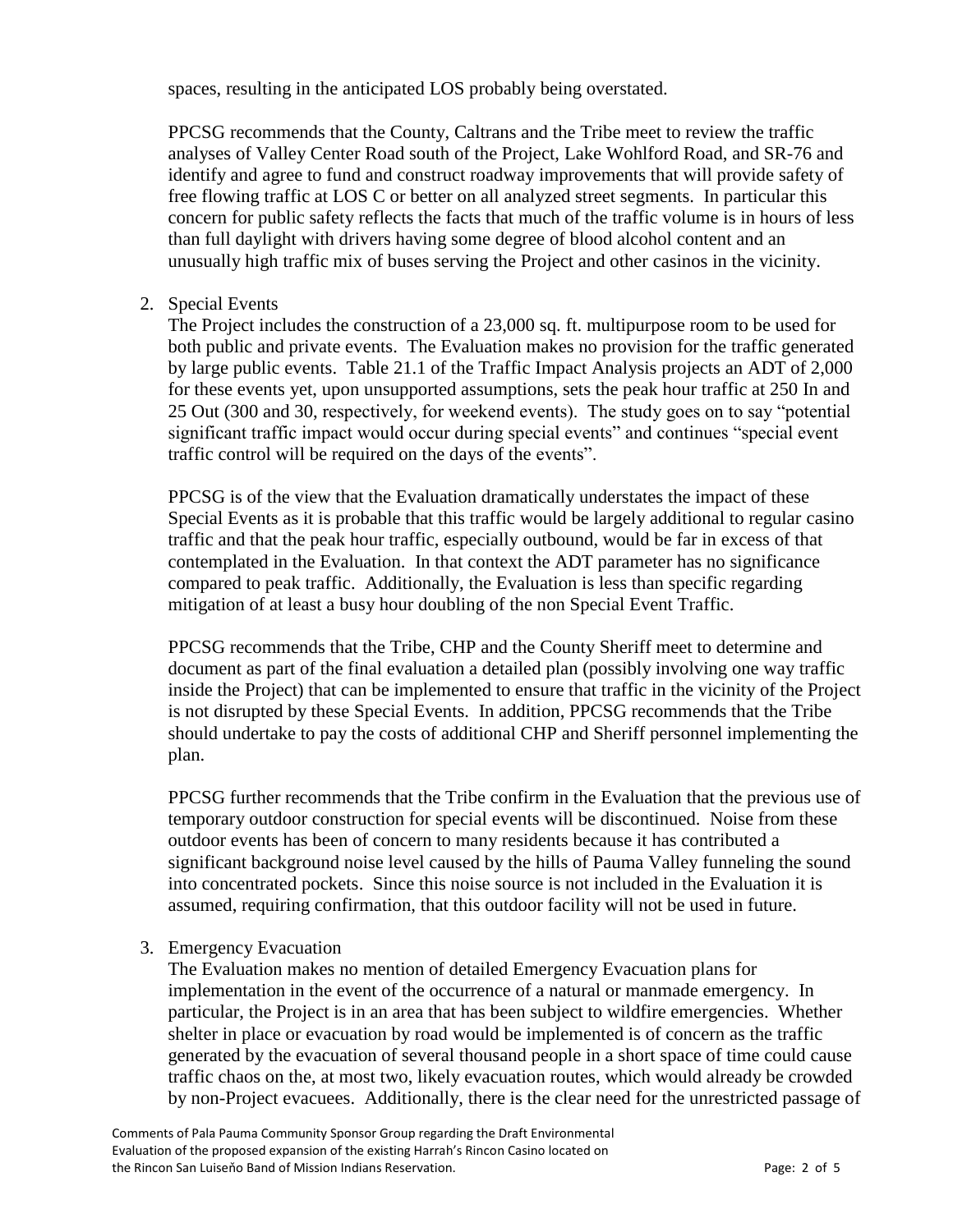emergency vehicles to reach the incident.

PPCSG recommends that the Tribe, CHP and the County Sheriff meet to determine preferred evacuation safety plans ready for implementation as may be required.

4. During Construction

Paragraph 2.2.8 of the Evaluation sets a start date for construction of November 2012 and then proceeding in two phases; the first of up to sixteen months duration being the casino and pool expansions and the multipurpose room followed by a second phase of fourteen months of further casino expansion and renovation. The Tribe's consulting Traffic Engineer advised PPCSG that different configurations of Project entrances and exits would be used at different times during the construction period. The traffic analysis assumes two entrances to and exits from the Project, which may be the end state configuration. Because of the almost three year construction period during which the casino will continue in operation there is a high probability of traffic disruption as entry and exit configurations are altered and parking capacity is limited.

PPCSG recommends that the Tribe should have prepared and included in the Evaluation traffic models of the various anticipated configurations to identify any mitigation that may be required during the construction period to accommodate both casino traffic and pavement disruption.

5. Cumulative Effects

The analysis of cumulative effects of the Project and other known projects shows a dramatic decline in LOS levels requiring additional mitigation. While the Evaluation contains the intent of the Tribe to contribute a fair share to the costs of such mitigation, there is no timeline related to the additional projects, some of which are believed to be imminent. Prior experience would lend credibility to the scenario in which these mitigation efforts are effected well subsequent to the additional projects coming on line. If that were to be the case, then both the off-reservation and on-reservation communities would experience a significant degradation of traffic flow.

PPCSG recommends that the County with the cooperation of the Tribe, Caltrans and other involved parties should take a leadership role and begin now the process of establishing timelines and funding sources for mitigation linked to additional projects and other cumulative effects so that the mitigation actions are realized coincident with need and not long after the existence of the need.

## III. Endangered species

1. It is not clear that the Evaluation has provided for a biologists review of the ground to be covered by the Project and accessed during construction. As one example, there is known to be Arroyo Toad habitat not far removed from the Project site which would require mitigation under federal law if present at the Project site.

PPCSG recommends that the Evaluation be revised to include the report of a biologist of standing as to the presence or absence of protected habitat and/or endangered species within and proximate to the Project boundaries and that mitigation protocols be developed as may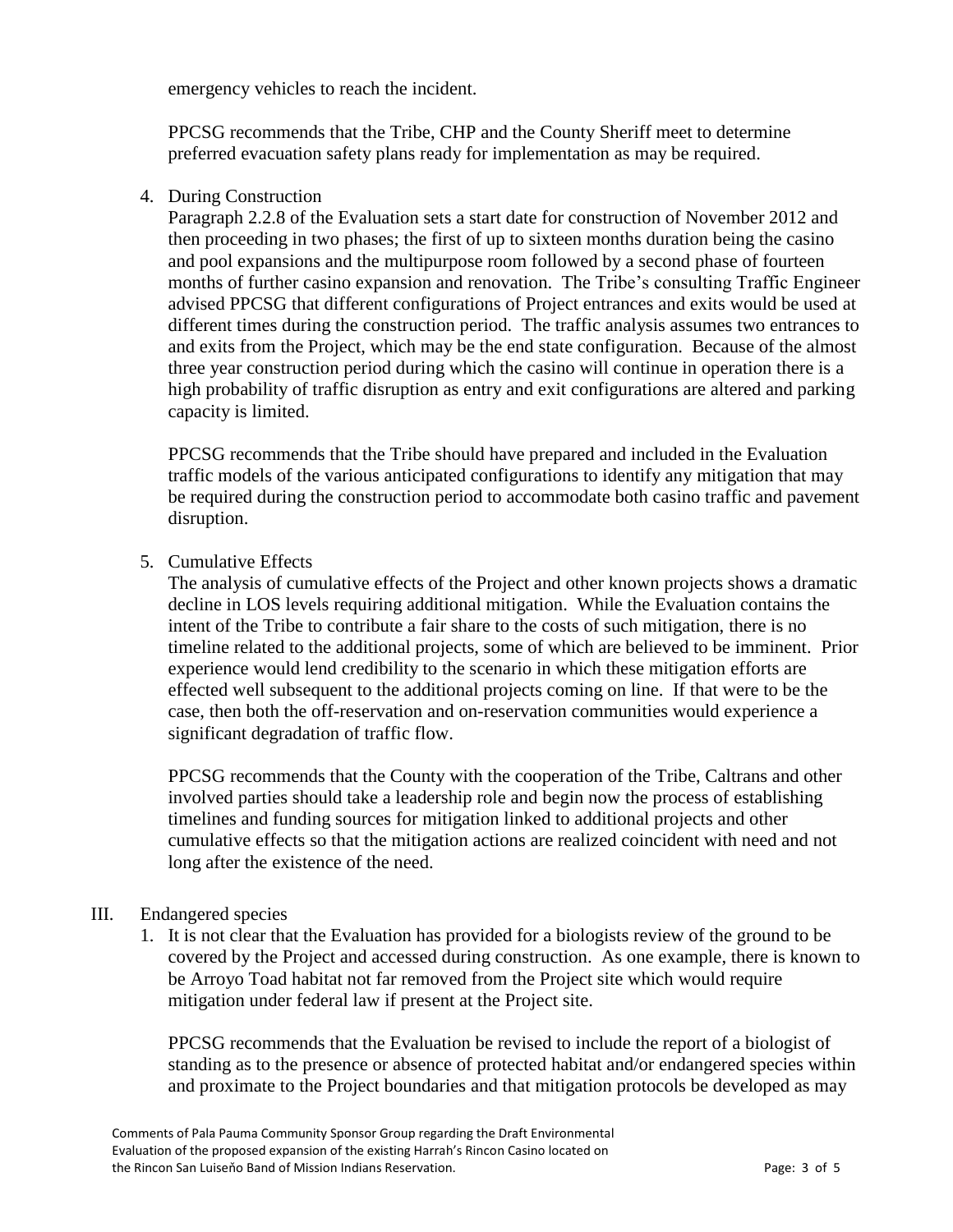be desirable as a result of the review by a biologist of appropriate standing.

# IV. Utilities

1. Lighting

The mitigation statement at paragraph 3.2.3 of the Evaluation states that the Tribe "may continue to honor the San Diego Dark Sky Ordinance" and further that "the following mitigation measures may be implemented". [Emphasis added]

PPCSG recommends that the Tribe should commit to honoring the mentioned ordinance and implementing at least the defined mitigation measures.

# 2. Electricity

PPCSG recommends that the Evaluation should consider the use of solar power generation in mitigation of the increased electrical power demand.

## 3. Wastewater

The Evaluation projects that the additional approximately 65,000 gpd wastewater generation, in addition to the present approximately 180/200,000 gpd, will bring the wastewater demand close to the stated capacity of 240,000 gpd of the existing plant. In addition it is not clear in the evaluation that the 'rainy day' storage capacity is adequate to support the higher demand. The Evaluation states at paragraph 2.2.6 that "the wastewater treatment facility would be expanded as needed". Because the Project lies at the Eastern end of a groundwater source used by many downstream or to the West, any degradation of water quality of the underground river and aquifers would have severe off-reservation impact. In particular, the level of nitrates in the water supply is increasing at some straws.

PPCSG recommends that the Evaluation should define the extent and timing of the expansion of both the wastewater treatment facility and the 'rainy day' storage capacity so that it is assured that these facilities are expanded well ahead of the increased capacity demand.

## V. Socioeconomic

1. Alcohol consumption

The Project includes a 10,000 sq. ft. night club in addition to the gaming areas, bars and restaurants, and multipurpose room. Clearly, alcohol consumption is a feature of the Project leading to a community concern of a decrease in traffic safety as even a small amount of alcohol consumption impairs physical and mental coordination. In particular, a high level of driving capability is required to successfully navigate the curves, limited sightlines, and significant gradients of roads such as Valley Center Road south of the Project, Lake Wohlford road, and SR-76 west of Pala.

PPCSG recommends that the Evaluation address this issue, possibly by the Tribe among other things undertaking to ensure that the management and staff operating the Project be trained to be, and continue to be, particularly diligent in the serving of alcohol to patrons.

## 2. Vehicle Code Enforcement

The Tribe supports additional Sheriff patrols and CHP has a substation adjacent to Cole